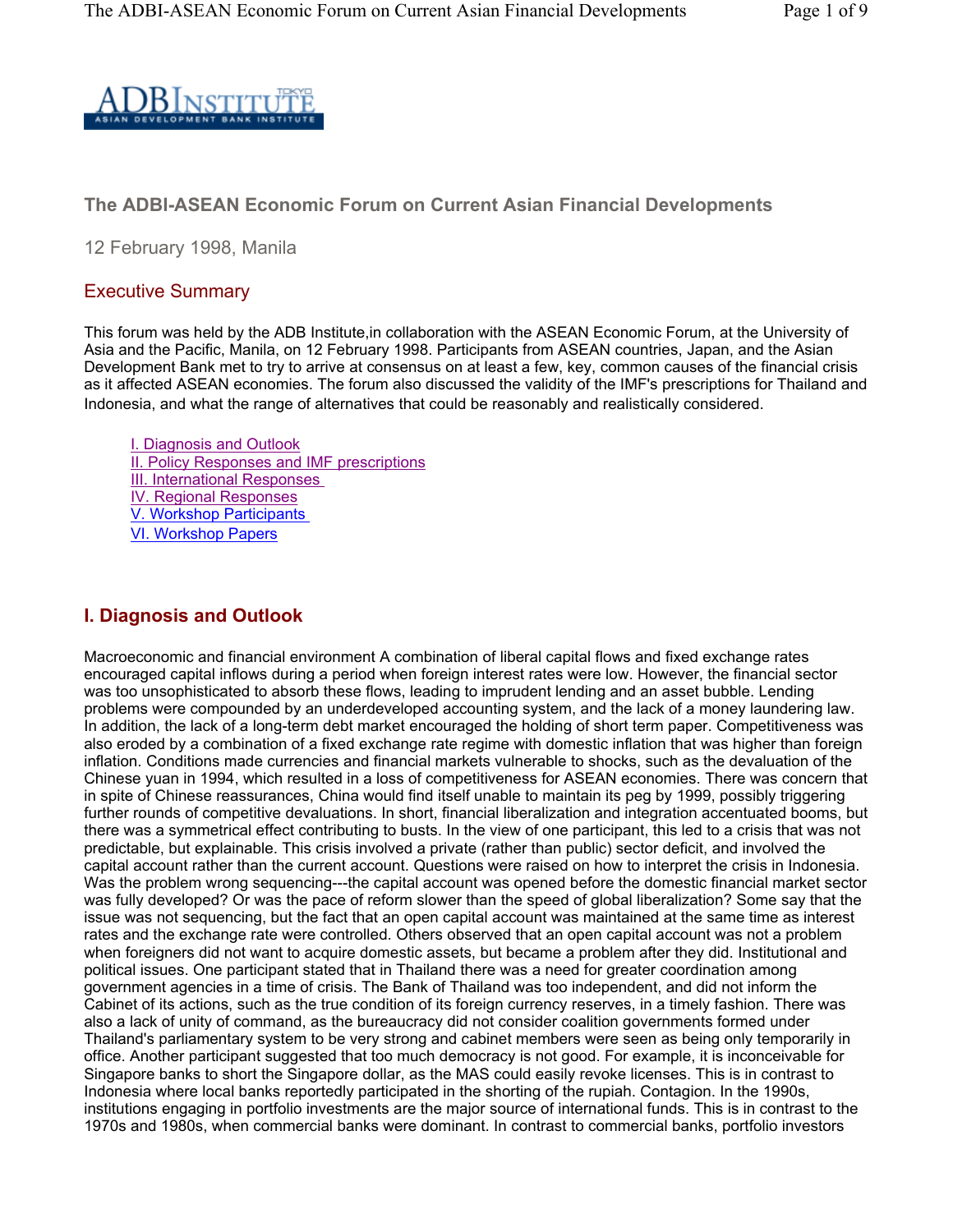have access to a lot of information, but have very little stake in the countries they invest in. Investments in individual countries are also relatively small and can easily be withdrawn. Country analysis is generally superficial, based on typical ratios. This implies that a country like the Philippines, for example, cannot differentiate itself from the rest of ASEAN. The covariance in Asian risk is high, i.e., risk or volatility in one Asian market is statistically closely related to risk in another. In view of this, individual countries should try to put their respective houses in order to accentuate differentiation. The high covariance also implies that a response involving all of ASEAN may be called for. Some reasons why Singapore has largely escaped contagion effects were mentioned, including the fact that foreign currency debt tends to be long term rather than short term, a floating and more flexible exchange rate was used to regulate capital flows, and banks were less affected by currency fluctuations because they avoided or hedged any foreign currency exposure. The virtues of Asian policies. One participant reminded the group that Asian economic policy has accomplished a lot, including rapid growth and better standards of living. While some policies have also gone awry, it is important not to lose sight of the successes. The elements for economic recovery are still there, such as high saving rates, human resources, relative distribution of income and export-led growth. It was also noted that the crisis should give many opportunities for import substitution. However, the use of exchange rates for trade policy proved to be two-edged. Allowing the exchange rates to float during periods of surging capital inflows would have caused currency appreciation and worsened the current account. On the other hand, the sustainability of fixed exchange rates became more and more suspect as current account deficits widened.

#### **II. Policy Responses and IMF prescriptions**

Macroeconomic policies A number of views were offered on appropriate fiscal and monetary policy responses and IMF prescriptions. On the one hand, IMF programs are very severe, requiring very tight monetary and fiscal policies. There was concern that IMF prescriptions were in some respects misplaced and could have adverse effects. ASEAN has no record of excessive fiscal profligacy, so the IMF emphasis on this was questioned by some participants. In Indonesia, tight liquidity reportedly accelerated the collapse of banks because interest rates were raised too soon. One participant suggested that the rupiah should have been allowed to devalue first and seek its equilibrium level before interest rates were increased. The extent interest rates should rise should be determined on a case by case basis. On the other hand, while a Keynesian-style expansionary policy appears to be right if banks are failing, from a political economy point of view it may be desirable to call for fiscal prudence, so IMF policies might not be entirely misplaced. However, the IMF should allow fiscal and monetary policies to ease once confidence is restored. One participant observed that Malaysia avoided coming under IMF control by taking preemptive measures (fiscal and monetary prudence) that resembled IMF prescriptions. This also suggests that there may be some validity to these prescriptions. Capital Flows. There was no clear consensus on how to deal with capital flows. On the one hand, some participants called for controls on short term capital flows, and raised questions about the appropriateness of an open capital account when domestic financial markets are still underdeveloped and unprepared to absorb foreign flows. On the other hand, one participant asked what signal policymakers wanted to send foreign investors and global financial markets. Did they want foreign financing or not? Another participant said that many economies have learned to live with floating exchange rates and capital mobility and stressed the importance of identifying policies that will allow markets to operate while creating the right incentives for risk management. Exchange rate policies. Questions were raised about the appropriate exchange rate, how it can be stabilized during times of crisis, and what to do after stabilizing it. As far as stabilizing the exchange rate is concerned, one suggestion was to focus on what financial markets are concerned with. In some cases exchange rate instability may be due to worries about excessive money growth. In other cases, instability may reflect concerns about weaknesses in the financial sector. The proposed currency board in Indonesia was also discussed. While a currency board is seen as a quick way of restoring confidence, there was general pessimism about its chances for success in Indonesia. One participant observed that strong monetary and financial institutions and fiscal discipline are needed to have a currency board, but if these conditions are met, a currency board is no longer needed. Singapore has a (unique) currency board system, with a floating exchange rate adjusted to curb inflation. It was also suggested that a basket peg would be appropriate for ASEAN currencies. (More details on the rationale for a basket peg are given in the Executive Summary for the Tokyo Workshop of February 2, 1998, available on this web site.) Banking sector. Some participants thought that IMF packages focus largely on macroeconomic issues and are unable to address the key financial sector problems, such as adverse selection and moral hazard in the financial sector. Policies should address inappropriate exchange rate policy, private sector over-borrowing, and inadequate banking supervision. A leaked IMF memo on how the IMF-prescribed closure of a number of financial institutions backfired in Indonesia - by causing runs on institutions that remained open - was cited. One participant argued that weak banks should have been merged instead of being closed down, as this would have been better for depositors. ASEAN countries have no previous experience with crises of this sort, and are in a quandary as to how to respond. What instruments should they use? Should they guarantee all deposits? Singapore responded to the crisis by disclosing the standing of banks.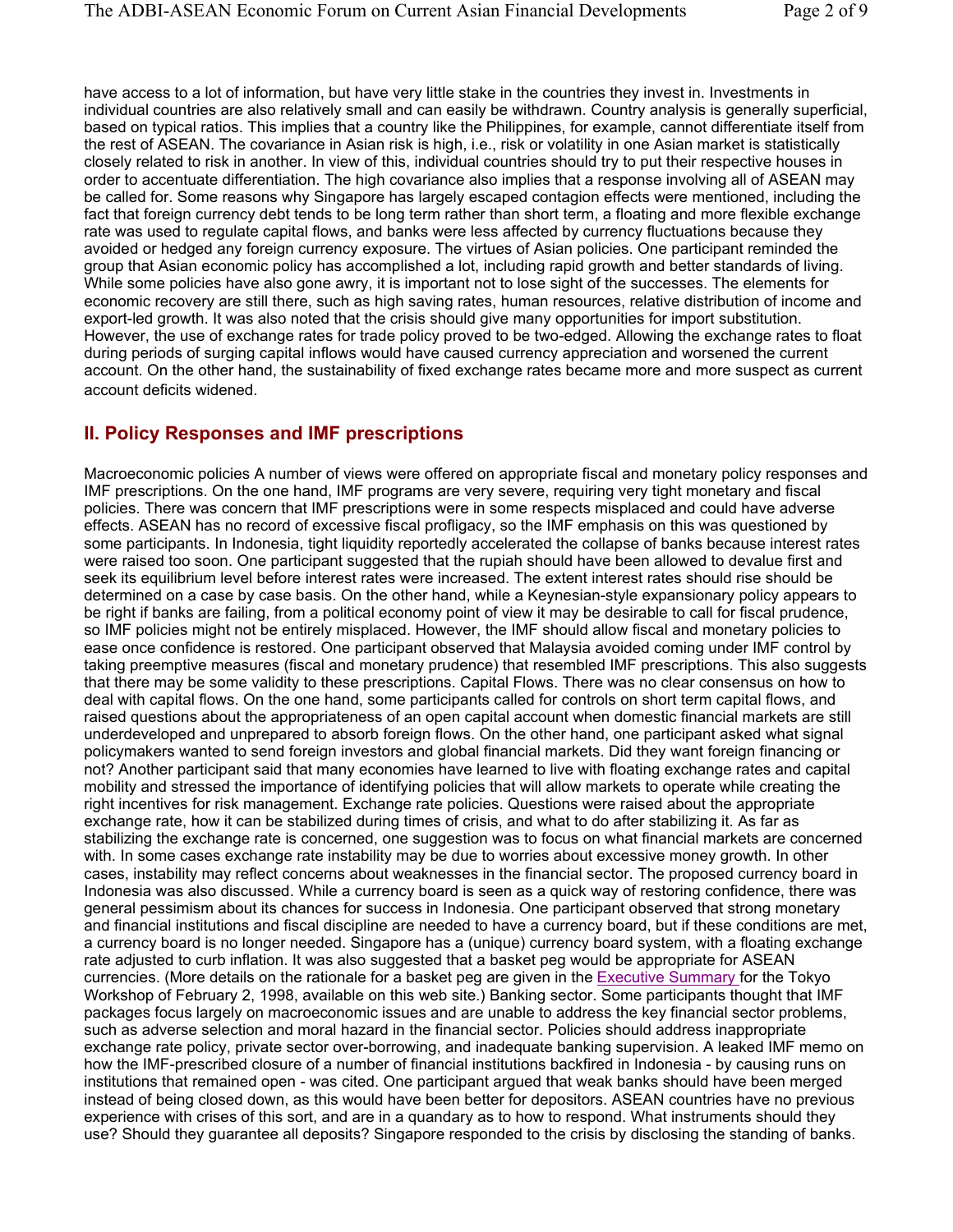This had the effect of calming the market. However, differences in legal structures imply different approaches to dealing with a number of questions, such as foreclosure. For example, in Indonesia, the approach is to let lenders and borrowers come out from problems on their own. It was also noted that the reluctance of international lenders to supply credit is paralyzing trade, e.g. , letters of credit are not accepted in Indonesia, and it is not clear how this is to be addressed in the context of a tight IMF package. The financial disruption also raises questions about how to handle huge unemployment and provide a social safety net. Financial sector development ASEAN countries need to develop a number of financial sector markets and institutions, including forward markets, and a market for long-term debt that can help price long-term funds. Rating agencies need to develop the capability to evaluate ASEAN paper. National stock markets also need to be deepened. Ways also need to be found to penalize disaster myopia. Economic reforms One participant suggested that the current crisis, as well as the IMF presence, would help accelerate certain needed reforms, such as financial sector restructuring or trade liberalization. However, while a good reform package was put in place in Indonesia, the political will to implement it remains unclear. Thailand is considered to be in a better position to implement reforms, although it was noted that pressures to reverse liberalization measures exist.

#### **III. International Responses**

International organizations. The main objective of the IMF is to restore confidence and end capital flight. The idea of large IMF-led assistance programs was not to spend the entire amount but to restore confidence. One participant said that the IMF's presence in Asia has a positive and stabilizing effect, for example in Thailand. Another positive contribution of the IMF is to accelerate reforms, as noted above, but the lack of political will to implement reforms in some cases poses a dilemma for the IMF. Should funds be disbursed when the package won't work because of lack of political will? The IMF has taken the lead among international organizations, however, this system has a number of shortcomings. First, it is not clear that IMF information systems are entirely effective in predicting crises. Some participants indicated the need to develop indicators of financial sector soundness. Second, there is a coordination problem, as international organizations do not share information among themselves, and there are also too many sources of conflicting advice. One participant nevertheless thought that the global financial system needs improvement and that a new financial institution is needed that would enshrine the memory of the current crisis, in the same way that the Bretton Woods institutions enshrined the memory of the Great Depression. Japan and United States Participants stressed the need for Japan and the United States to open up their markets. There was also a discussion of whether more bilateral aid would have been desirable. However, one participant suggested that the bilateral aid package to Mexico after 1994 was very expensive. Burden Sharing. Some participants felt that international creditors should take responsibility for the consequences of their lending decisions, as they are just as guilty as borrowers. One participant complained that only foreign investors are bailed out, while the country suffers all the hardship from an IMF program. It was also suggested that some creditors profited from currency depreciation. Another participant proposed that banks should take a haircut, as they did in the Brady plan, and that no free riders (banks that exit whole) should be allowed. The pressure for early repayment made it even more difficult to repay debt and rescheduling the debt would have had a less serious result.

#### **IV. Regional Responses**

Regional economic monitoring or surveillance. There is a perceived need for a regional consultation mechanism within ASEAN on macroeconomic or financial sector issues. A regional economic monitoring or surveillance mechanism would support this. In this connection, the following points were raised or discussed: What should be monitored? Financial markets and governments, as well as international organizations, are already engaged in extensive economic monitoring or surveillance. Financial market participants do it to identify profit opportunities or manage risk; governments and international organizations do it to maintain economic stability. One potential difficulty is that expectations of financial market participants may trigger financial market panics or crashes, and one objective of monitoring by governments is to avoid this. The variables monitored should be based on our understanding of sources of risk, based on economic theory and empirical findings. This requires very capable (and expensive) research. At one level, traditional variables such as indicators of the macroeconomic outlook or central bank balance sheets are monitored. However, research on the vulnerability of economies to shocks (such as yen dollar fluctuations, or changes in world interest rates), and the monitoring of such shocks is also important. Research on the characteristics of banking crises in emerging markets also suggests a list of early warning indicators. Typically, economies that have been subject to crises lack incentives for suitable risk management, become increasingly vulnerable to shocks (due to growing maturity or currency mismatches, for example), and experience a crisis following a well defined shock (such as an economic slowdown or a decline in asset prices). Indicators can be developed according to these known patterns. It was also noted that in order to respond to a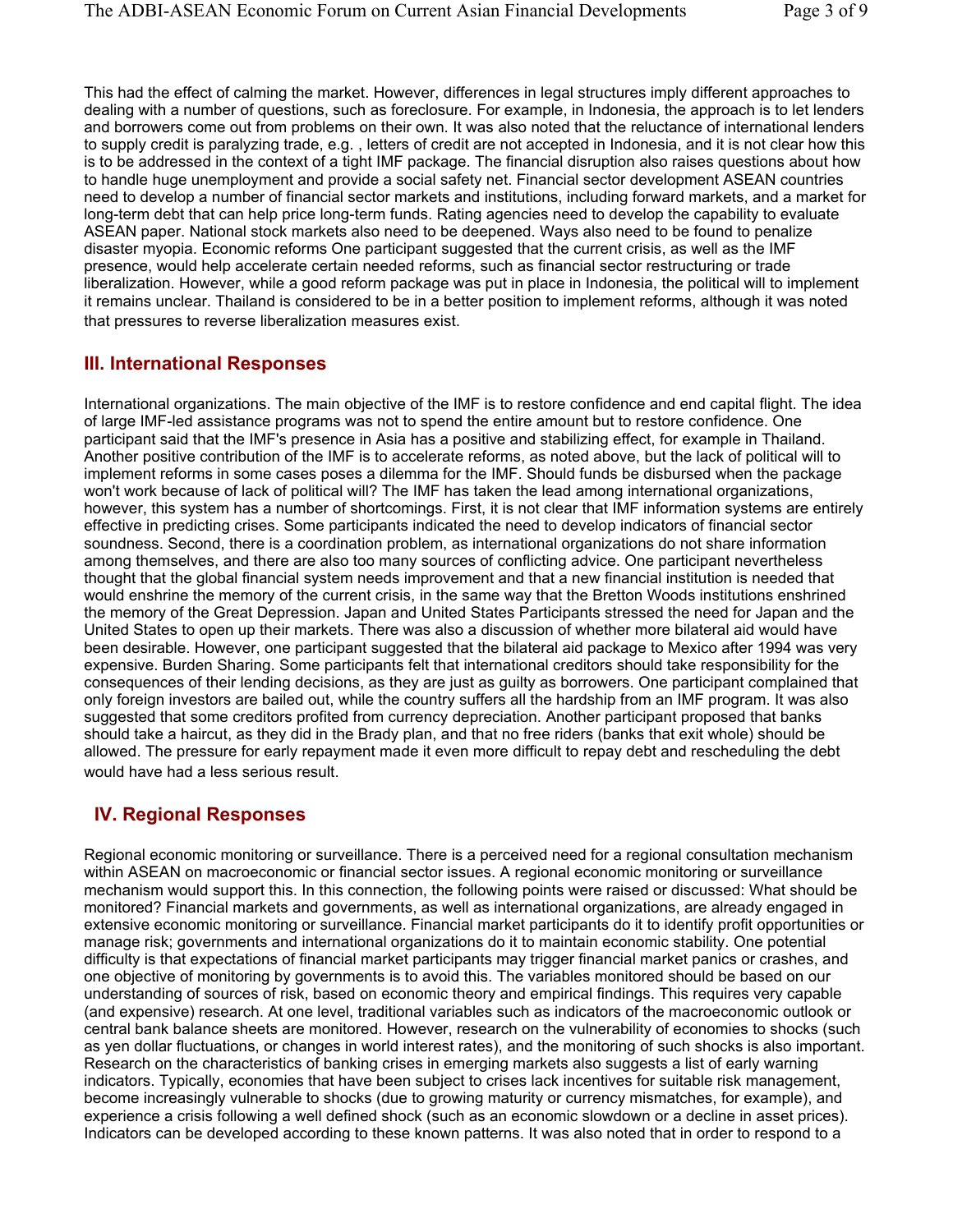speculative attack, information should be timely, and at the regional level countries should have a common information set, with consistently defined variables. Information may be generated by the supervision of international banks, and a Central Bank could share information with its counterparts about the behavior of international banks in its jurisdiction. Economic monitoring and the private sector: One issue that needs to be addressed is the extent to which the government will share information gleaned from economic monitoring with the private sector. This is the case in the most developed financial markets, and would appear to be desirable to ensure that business decisions are made correctly and resources allocated efficiently. Transparency may also stabilize expectations formation. Coordination of Monitoring Efforts. As a considerable amount of economic monitoring is already being done, there is a need to determine how these efforts can be coordinated and what indicators need to be looked at to avoid duplication at the regional level. For example, credit rating agencies already do a lot of monitoring, and these results can be used. One participant indicated that very little is needed to supplement IMF surveillance. However, the World Bank and ADB can play a role in addressing microeconomic issues. Some initiatives for economic monitoring at the levels of ASEAN are already in progress, and it is foreseen that the IMF would play a secretariat role. Finance ministers are to work out details at a meeting at the end of February, 1998. It was also suggested that the usual practice of central bank governors to share information among themselves can be institutionalized. A desk in each central bank can focus on studying developments in other Asian countries using methods for identifying suitable indicators suggested above. However, another participant expressed doubts about the extent of information sharing, as there is certain information that simply cannot be shared. Peer pressure and policy coordination. One key question is what leverage, if any, exists to ensure that warning signals triggered by economic monitoring are heeded? In this regard, one potential benefit of a regional monitoring and consultation process would be ASEAN peer pressure as countries could encourage their neighbors to correct policies that could adversely affect the region through contagion. For example, it was suggested that ASEAN should try to persuade Indonesia not to go ahead with a currency board. However, there is a cultural problem, as Asians are reluctant to criticize their neighbors. In addition, ASEAN is a low priority among regional governments, in good times and bad. Politics focuses on the present and immediate future, while ASEAN is long term. A number of participants believe that while information sharing and a frank exchange of views among ASEAN countries is desirable, policy coordination is not likely. Another expected benefit of regional monitoring and consultation is that it may lead to an ASEAN view on financial issues, in the same way as ASEAN has a view on trade. ASEAN cooperation can be used to push forward its trade agenda, and highlight the need for market access for ASEAN. ASEAN currency clearinghouse. Prime Minister Mahathir's proposal for a mechanism to use ASEAN currencies in intra-regional trade was discussed. Under such an arrangement, the Philippines and Malaysia could minimize their hard currency needs by netting out their bilateral trade with each other in their own currencies, and settling the difference in U.S. dollars. However, one participant remarked that banks could perform this service. Also, the exchange rates used to value transactions are crucial. If the exchange rates are not right, excess holdings of one ASEAN currency or the other may result. Under these circumstances, it may be more advantageous to use a liquid currency like the U.S. dollar in valuing and netting out transactions. Internationalization of the Yen. Many countries, and also some Japanese officials, want the yen to play a greater role in international transactions, supplementing the U.S. dollar. However, the lack of yen-denominated assets appears to inhibit internationalization. It was noted that even Japanese investors seemed unwilling to hold yen-denominated assets, preferring to hold U.S. dollar assets.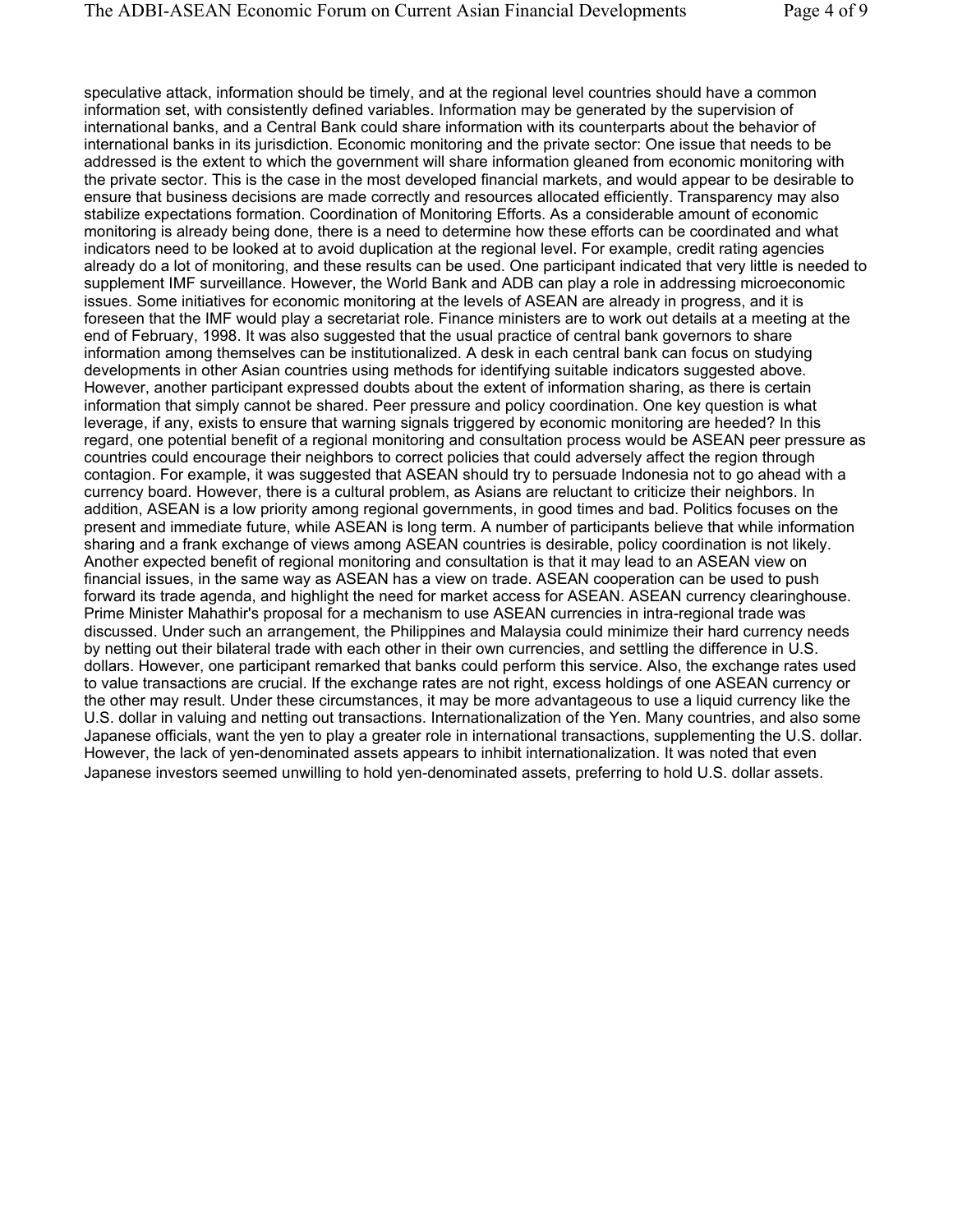## **ADB Institute - ASEAN Economic Forum on Asian Current Financial Developments**

## *Workshop Participants*

### **Philippines**

#### **Singapore**

| <b>Tan Khee Giap</b> |
|----------------------|
| Ngiam Khee Jin       |
| <b>Manuel Montes</b> |
| <b>Chia Siow Yue</b> |

#### **Indonesia**

| <b>Rino Effendi</b>     |
|-------------------------|
| <b>Hermanto Gunawan</b> |
| Mari Pangestsu          |

### **Malaysia**

### **Thailand**

#### **Japan**

 Aarne Dimanlig *Senior Manager for Corporate Finance, Bank of Ph* Ernest Leung *President, Philippine Deposit Insurance Corp.*  George Manzano *Research Director, School of Economics, UA&P*  Cayetano Pederanga *Member of Monetary Board, Bangko Sentral ng Pili* Ma. Cyde Tuano-Amador *Acting Deputy Director for Economic Policy Studies Pilipinas* 

> Head, Public Policies Studies Unit, Nanyang Techn **Senior Lecturer in Economics, National University on Bylands Senior Fellow, Institute of Southeast Asian Studies Director, Institute of Southeast Asian Studies (ISEA**

> **Head of Research, Danareksa Securities Research Associate, Faculty of Economics, Univers Executive Director, Center for Strategic and Interna**

Mohd. Haflah Piei *Deputy Director, Malaysian Institute of Economic R*

 Narongchai Akransanee *Chairman, Seranee Holdings*  Wisarn Pupphavesa *Dean, Graduate School of Development Economics* Pakon Vichyanond *Research Director (Financial Markets), Macroecono Development Research Institute Foundation* 

 Hideichiro Hamanaka *President, of Fiscal & Monetary Policy, Ministry of F* Hirofumi Koda *Section Chief International Finance Division, Interna Japan*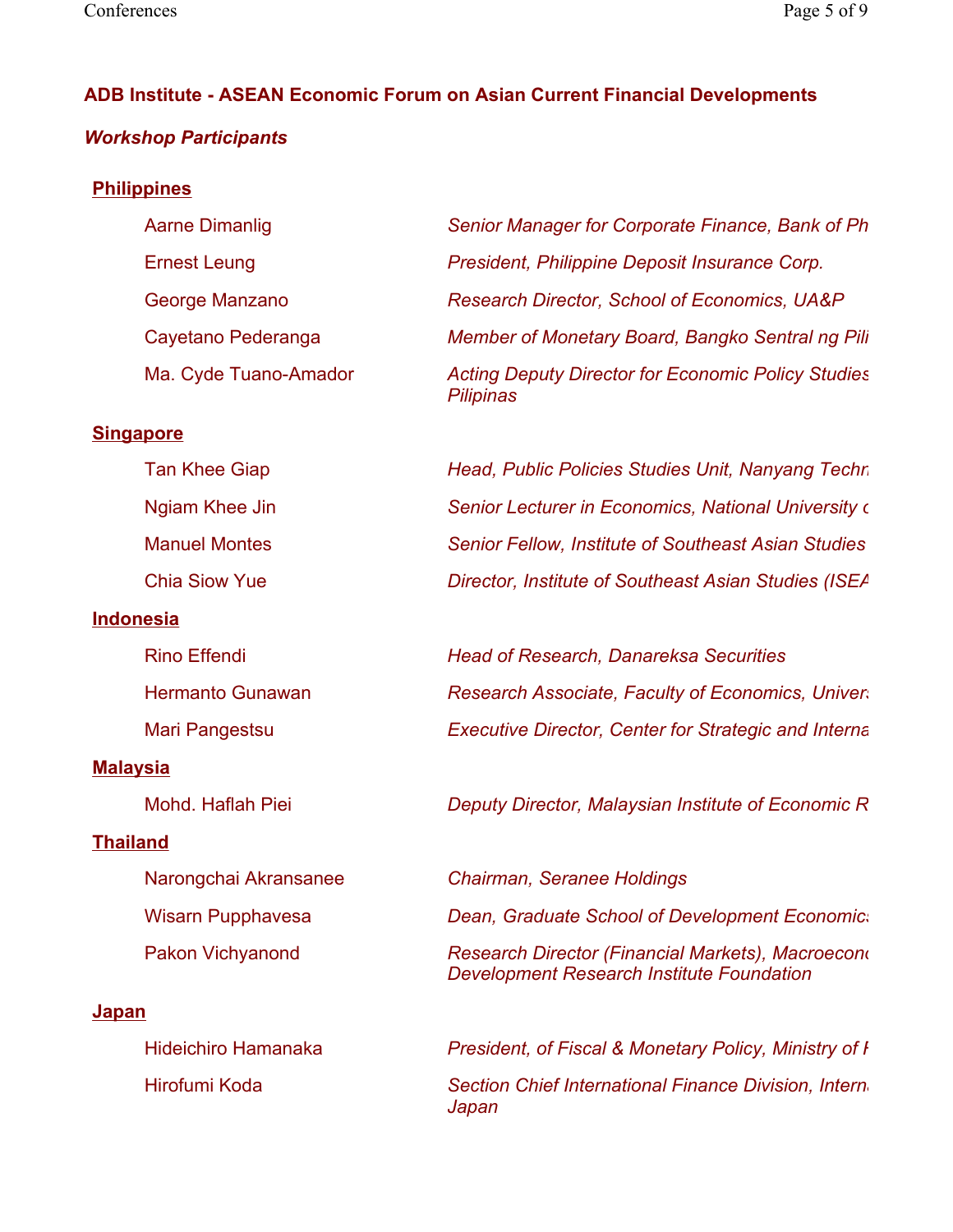| Mitsuteru Nakayama |  |  |  |  |
|--------------------|--|--|--|--|
|--------------------|--|--|--|--|

#### **Investment Bankers**

#### **ASEAN Finance Officials**

**Example 3 Section Chief, Planning and Research Division, Min** *Finance* 

 Lito Camacho *Executive Vice President, Bankers Trust, Manila*  Monique Manalo *Vice President and Head of Corporate Finance, Citi* Vaughn Montes *Vice President and Head of Public Sector, Citibank,*

 Ma. Cecilia Soriano *Undersecretary of Finance, Philippines*  Bambang Kusumanto *Head, Bureau of Monetary Analysis, Indonesia*  Witaya Pintong, *Chief of Fisical and Monetary Policy, Over-all Plann* Renato Reside, Jr. *Consultant, Department of Finance, Philippines* 

#### **Asian Development Bank**

| Amb. Linda Tsao Yang    | <b>Director for the United States</b>                                 |
|-------------------------|-----------------------------------------------------------------------|
| <b>Prasit Ujjin</b>     | Director for Malaysia, Myanmar, Nepal, Singapore,                     |
| Romeo Bernardo          | Alternate Director for Kazakstan, Maldives, Marsha<br>and Philippines |
| Sim Cheng Huat          | Alternate Director for Malaysia, Myanmar, Nepal, S.                   |
| <b>Tobias Hoschka</b>   | <b>Investment Officer, Private Sector Group</b>                       |
| Soo-Nam Oh              | Economist                                                             |
| Pradumna Rana           | <b>Senior Economist</b>                                               |
| S. Ghon Rhee            | <b>Resident Scholar</b>                                               |
| <b>Yutaka Shimomoto</b> | Economist                                                             |
| <b>Reza Siregar</b>     | Economist                                                             |
| Ahmad Badri Mohd, Zahir | Director's Assistant for Malaysia, Myanmar, Nepal,                    |

#### **Asian Development Bank Institute**

| Jesus P. Estanislao       | Dean                                            |
|---------------------------|-------------------------------------------------|
| <b>Gil Gonzales</b>       | <b>Administrative Officer</b>                   |
| <b>Penelope Joy Price</b> | <b>Training and Learning Methods Specialist</b> |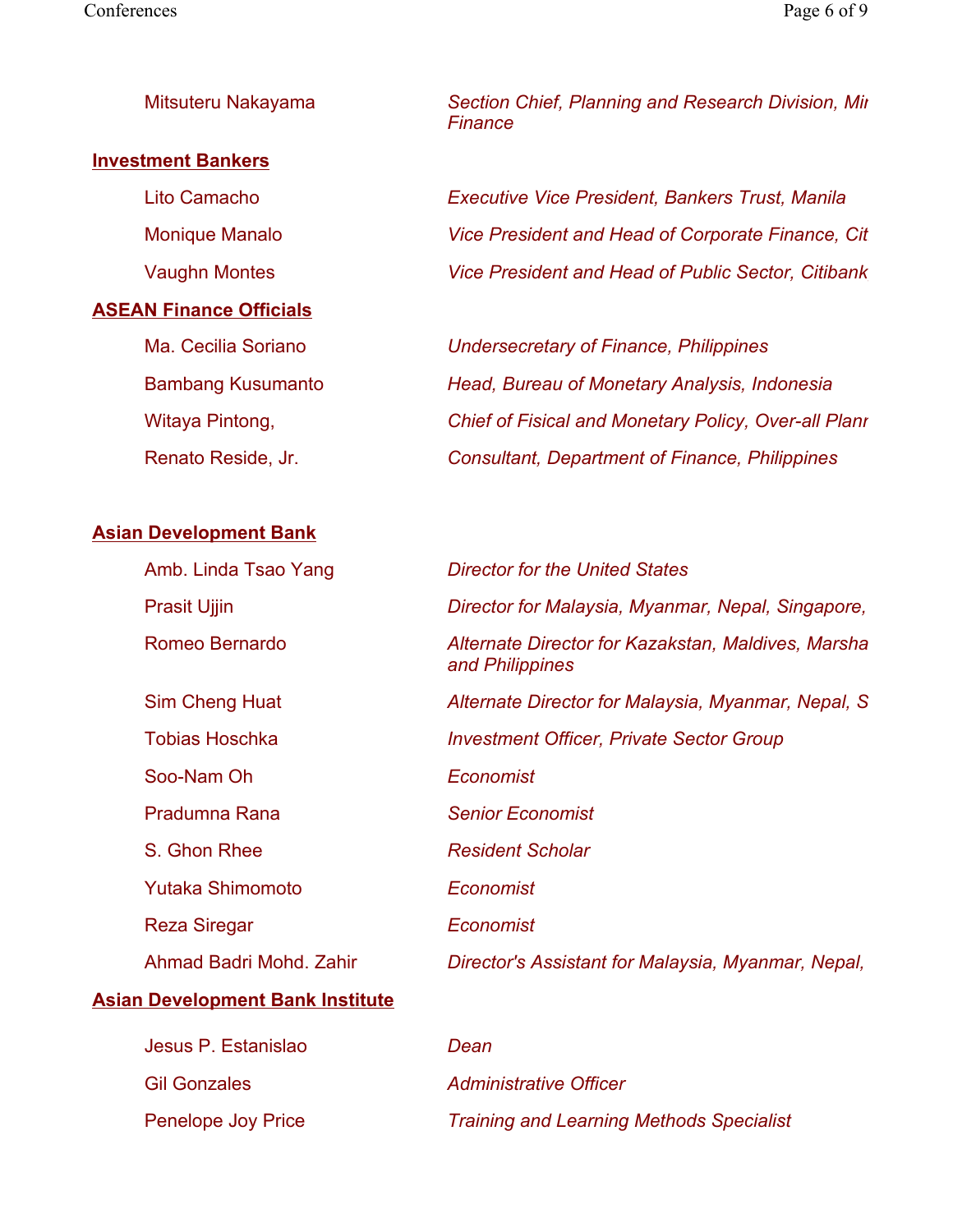BACK TO HOMEPAGE

The Need for the Institute | The Goals of the Institute | Target Beneficiaries | Activites of the Institute | Conference Discussion Forum | Operating Principles and Strategies | Networking with International, Regional, and National Institutes | Organizational Structure | Finances | Location | President's Message | Dean's Message